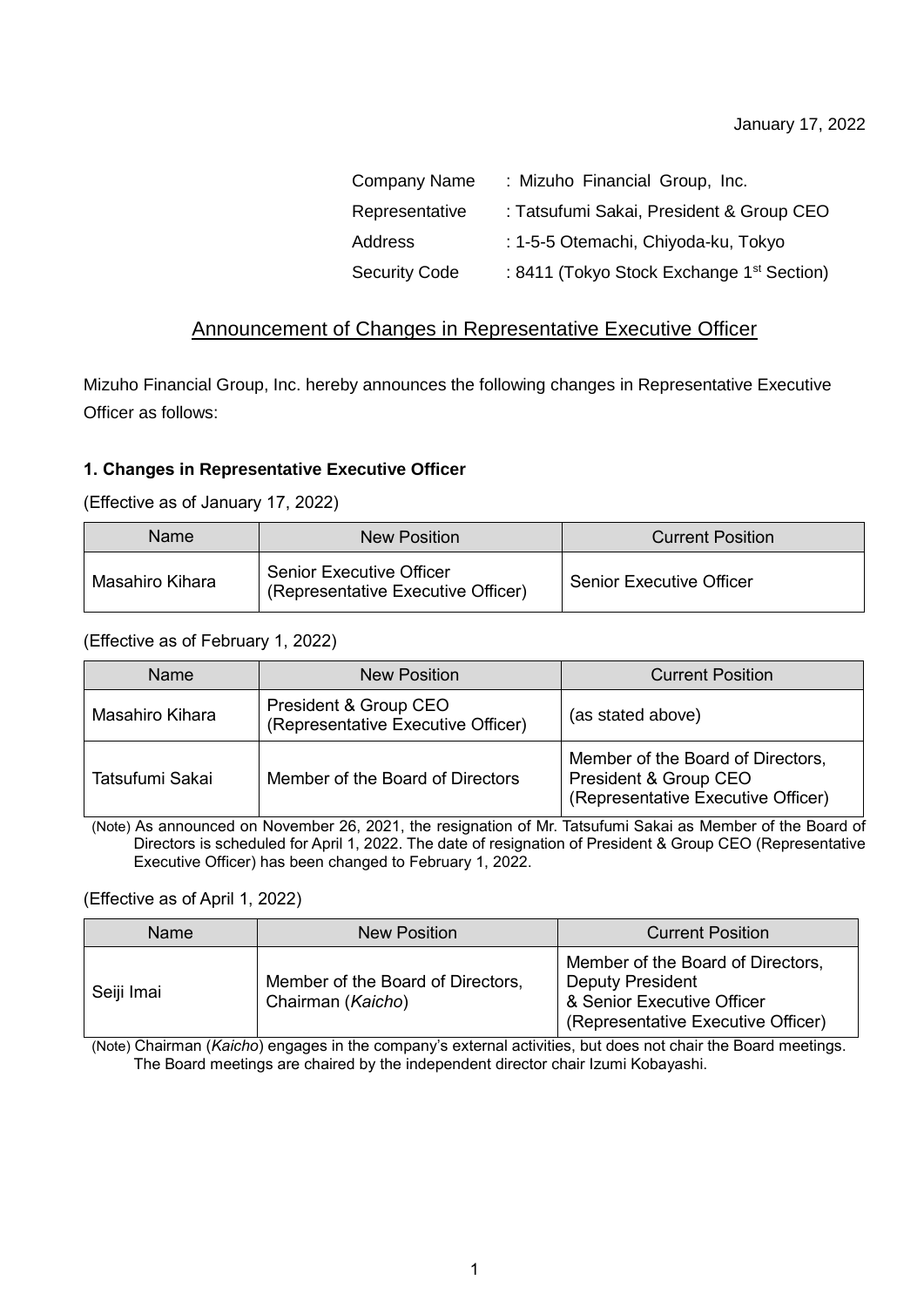(Effective in late June 2022)

| Name            | <b>New Position</b>                                                                              | <b>Current Position</b>                                     |
|-----------------|--------------------------------------------------------------------------------------------------|-------------------------------------------------------------|
| Masahiro Kihara | Member of the Board of Directors,<br>President & Group CEO<br>(Representative Executive Officer) | President & Group CEO<br>(Representative Executive Officer) |

(Note) The appointment of Mr. Masahiro Kihara as Member of the Board of Directors is subject to approval at the Ordinary General Meeting of Shareholders of MHFG in late June 2022.

### **2. Reason for Changes**

To change the executive leadership team.

Inquiries: **Corporate Communications Department** +81-3-5224-2026